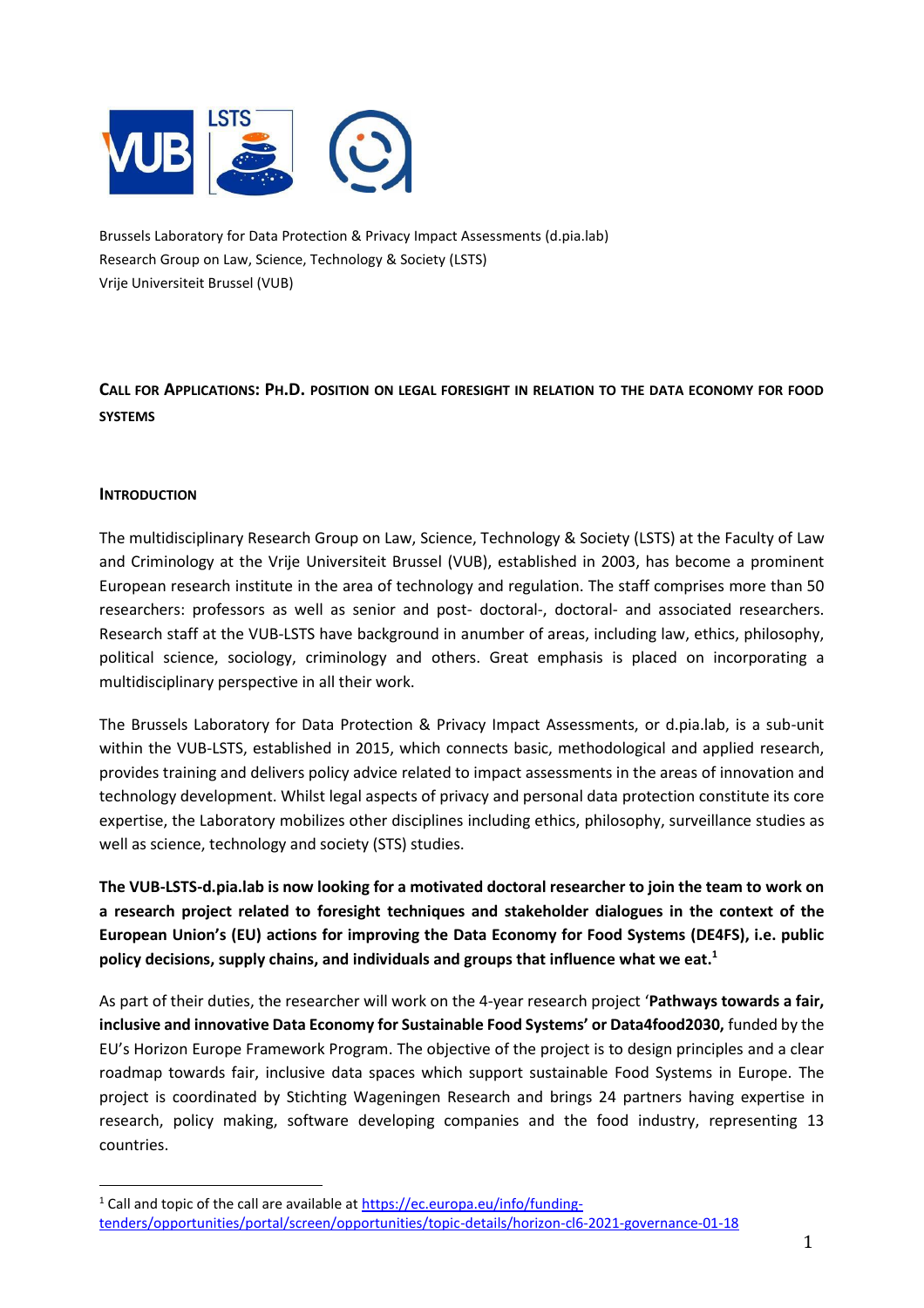In particular, the candidate is expected to work on developing stakeholder dialogues in which future scenarios will be assessed. Among others, part of this work is to conduct a "legal backcasting" exercise, which entails two stages. First, the candidate will work "backwards" and connect the future scenarios identified with the current legislative issues, policy agendas and crucial legal design principles. Second, preliminary legal insights for policy recommendations will be provided by creating and assessing multiple "legislative pathways" for regulators and policy makers to reach desirable scenarios or avoid undesirable ones.

Besides the project, the researcher will write an original doctoral thesis (PhD) in the area of law and technology. More specifically, the researcher is expected to develop a research proposal for their doctoral thesis within the first year of employment.

Finally, apart from working on the project and the PhD dissertation, the researcher will have the opportunity to:

- participate in (international) seminars and conferences;
- (co-)author scientific and professional articles in high-ranked journals;
- Take part in the activities of the d.pia.lab;
- contribute to drafting research project proposals for external funding.

## **ELIGIBILITY CRITERIA**

Candidates are expected to possess the following qualifications and skills:

- a master's degree, preferably awarded by the deadline for applications, in:
	- law, possibly with a specialization in law and technology, data protection law, consumer law or environmental law, *or*
	- in philosophy, social or political sciences, economics and science and technology studies, provided that the candidate has some experience in legal aspects of emerging technologies (e.g., through university courses, internships, jobs);
- fluency in written (academic) and spoken English;
- excellent organizational and communicative skills;
- the ability to work independently (either in premises or remotely), under pressure, respect deadlines, and produce quality work;
- assertiveness, resilience and ability to "go against the flow" to pursue research goals

It is considered a plus if the candidate also has:

- acquaintance with technology assessment methods, especially in their participatory forms, and of technology foresight;
- experience with stakeholder engagement techniques, including e.g., interviews, focus groups or Delphi method;
- a broad understanding of IT law, data protection law, consumer law and/or environmental law;
- relevant working experience (including internships and traineeships), especially related to European Framework Programs (e.g. Horizon 2020, Horizon Europe)

#### **CONDITIONS OF EMPLOYMENT**

The successful candidate will be integrated in a dynamic team, composed of both experienced and early career researchers, working under the guidance of Prof. Dr. Niels van Dijk. The successful candidate will collaborate closely with other members of the Brussels Laboratory for Data Protection & Privacy Impact Assessments (d.pia.lab), as well as other members of the VUB-LSTS,and will have access to doctoral